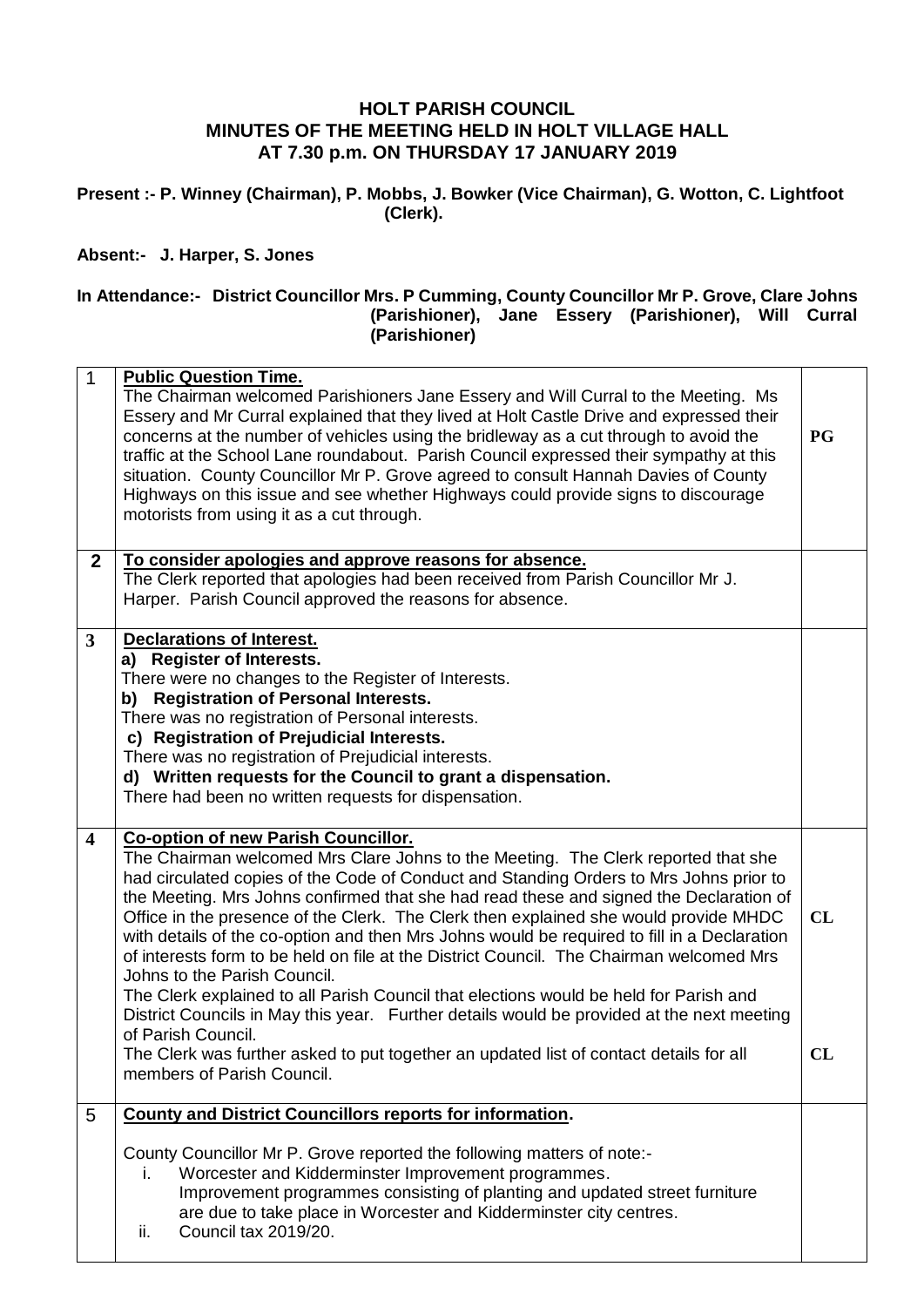|                 | Council tax has been set at a 4% increase for the 2019/20 financial year with<br>WCC still needing to make substantial savings.<br>iii.<br>Local Highways issues.<br>County Councillor Mr P. Grove reported on the work carried out to install the<br>dropped kerb by the entrance to Broomfields and resurfacing of Cherry             |           |
|-----------------|-----------------------------------------------------------------------------------------------------------------------------------------------------------------------------------------------------------------------------------------------------------------------------------------------------------------------------------------|-----------|
|                 | Orchard.<br>County Councillor Mr P. Grove apologised that the siding out of the footpath to<br>Broomfields and School Lane had not yet been carried out and promised to<br>raise this issue with Hannah Davies of County Highways. Parish Council further<br>raised that the footpath from Ockeridge Lane to the Red Lion also requires | <b>PG</b> |
|                 | siding out.<br>District Councillor Mrs P. Cumming reported the following matters of note:-<br>Waste collection over the Christmas period.<br>i.<br>District Councillor Mrs P. Cumming reported that this seemed to have worked<br>well over the festive period.                                                                         |           |
|                 | SWDP.<br>ii.<br>District Councillor Mrs P. Cumming reported that a planning application for<br>Lower Broadheath for 1400 new homes had been approved under the SWDP.<br>A submission has been made by a number of parishes including Holt stating<br>that further homes should not be built without improvements to the infrastructure  |           |
|                 | to support them.<br>iii.<br>Biodiversity.<br>The District Council are looking at ways to improvement biodiversity by planting<br>more wild flowers.<br>The Chairman asked District Councillor Mrs P. Cumming whether she had received<br>notification of the potential relocation of Holt Post Office. District Councillor Mrs P.       |           |
|                 | Cumming confirmed that she had not.                                                                                                                                                                                                                                                                                                     |           |
| $6\phantom{1}6$ | TO APPROVE THE MINUTES OF THE MEETING OF HOLT PARISH COUNCIL HELD<br>ON 18th OCTOBER 2018.                                                                                                                                                                                                                                              |           |
|                 | The minutes of Meeting of Holt Parish Council held on Thursday 15 November 2018 were<br>approved by Parish Council and signed by the Chairman as a true record.                                                                                                                                                                         |           |
| $\overline{7}$  | <b>PROGRESS REPORTS</b>                                                                                                                                                                                                                                                                                                                 |           |
|                 | a) SWDP – review of 5 year land supply and parish boundaries – action taken.<br>This was discussed under Agenda item 4 District Councillor report.                                                                                                                                                                                      |           |
|                 | Cleaning of village gates and bus shelter – progress report.<br>b)<br>The Chairman reported that this had been completed.                                                                                                                                                                                                               |           |
|                 | Commemorative plaque for Millennium Green oak tree.- progress report.<br>C)<br>The Chairman reported on the costs relating to this and Parish Councillor Mrs G. Wotton<br>was asked to compose the wording for the plaque.                                                                                                              | <b>GW</b> |
|                 | d)<br>Millennium Green funding - progress report.<br>The Chairman reported that the monies from the lottery fund had now been received. He<br>explained about the purchase of a new mower and talked about what the other funds<br>would be used for.                                                                                   |           |
|                 | Village grass cutting - progress on finding a new supplier.<br>e)<br>The Clerk was asked to research costs with new potential suppliers.                                                                                                                                                                                                | <b>CL</b> |
|                 |                                                                                                                                                                                                                                                                                                                                         |           |
|                 | Wildfower meadow.<br>f)<br>The Chairman confirmed that the work on the wildflower meadow is now completed<br>and payment had ben made to Mr Tim Brookes for the work he had done.                                                                                                                                                       |           |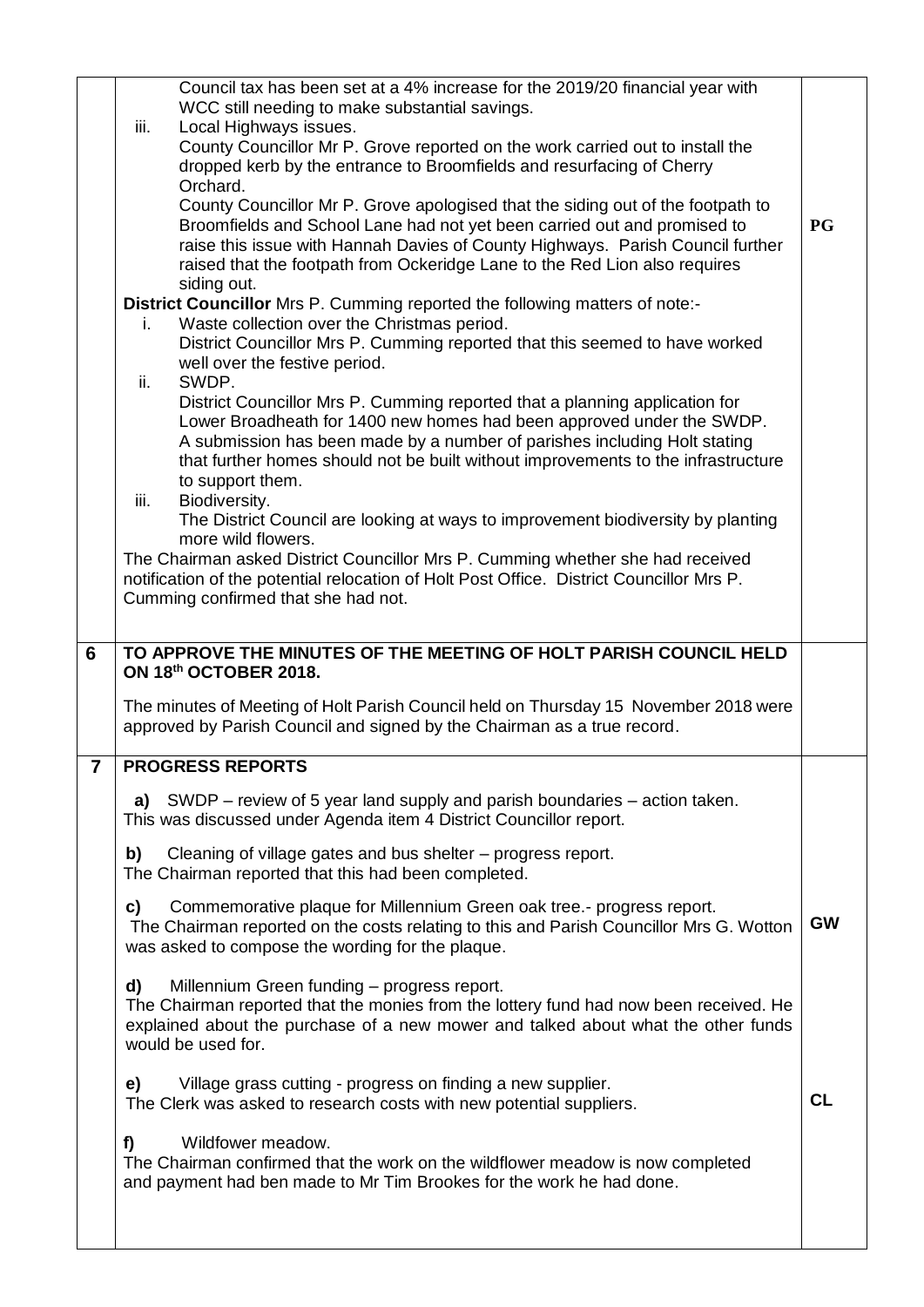| 8 | <b>Planning</b>                                                                                                                            |                                                                   |                                                                       |         |          |                                                                                      |  |  |  |
|---|--------------------------------------------------------------------------------------------------------------------------------------------|-------------------------------------------------------------------|-----------------------------------------------------------------------|---------|----------|--------------------------------------------------------------------------------------|--|--|--|
|   | a) Applications Pending.                                                                                                                   |                                                                   |                                                                       |         |          |                                                                                      |  |  |  |
|   | 18/0113/FUL Ockeridge Rural Retreats, WR6 6YR, Siting of shepherds hut (Recommend                                                          |                                                                   |                                                                       |         |          |                                                                                      |  |  |  |
|   | Refusal).                                                                                                                                  |                                                                   |                                                                       |         |          |                                                                                      |  |  |  |
|   | Parish Council recommended refusal of this application to remain consist with their                                                        |                                                                   |                                                                       |         |          |                                                                                      |  |  |  |
|   | decision on other applications of a similar type.<br>18/01857/Thatched Lodge, Holt Heath, WR6 6NL. Subdivision of existing property into 2 |                                                                   |                                                                       |         |          |                                                                                      |  |  |  |
|   |                                                                                                                                            |                                                                   |                                                                       |         |          |                                                                                      |  |  |  |
|   | dwellings (Recommend Approval).<br>19/00004/FUL Thatched Lodge, Holt Heath, WR6 6NL. Conversion of stable block into                       |                                                                   |                                                                       |         |          |                                                                                      |  |  |  |
|   |                                                                                                                                            |                                                                   |                                                                       |         |          |                                                                                      |  |  |  |
|   | dwelling (Recommend Approval).<br>Parish Council discussed the 2 applications above and decided to recommend approval.                     |                                                                   |                                                                       |         |          |                                                                                      |  |  |  |
|   |                                                                                                                                            | b) Approvals/Refusals.                                            |                                                                       |         |          |                                                                                      |  |  |  |
|   |                                                                                                                                            | There were no applications to discuss.                            |                                                                       |         |          |                                                                                      |  |  |  |
|   |                                                                                                                                            | c) Other Planning issues.                                         |                                                                       |         |          |                                                                                      |  |  |  |
|   |                                                                                                                                            |                                                                   |                                                                       |         |          |                                                                                      |  |  |  |
| 9 | <b>Finance</b>                                                                                                                             | a. To note the current bank balances.                             |                                                                       |         |          |                                                                                      |  |  |  |
|   |                                                                                                                                            |                                                                   |                                                                       |         |          | The Clerk reported that the current account balance was £12492.01 and the            |  |  |  |
|   |                                                                                                                                            |                                                                   |                                                                       |         |          | deposit account balance was £5664.54. This included the £10,000 lottery Awards       |  |  |  |
|   |                                                                                                                                            |                                                                   |                                                                       |         |          | for All grant funding. The Clerk was asked to investigate the possibility of merging |  |  |  |
|   |                                                                                                                                            |                                                                   | the deposit and current accounts.                                     |         |          |                                                                                      |  |  |  |
|   |                                                                                                                                            | b. To consider payments in accordance with the attached schedule. |                                                                       |         |          |                                                                                      |  |  |  |
|   |                                                                                                                                            |                                                                   | The following retrospective payments were approved by Parish Council. |         |          |                                                                                      |  |  |  |
|   |                                                                                                                                            |                                                                   |                                                                       |         |          |                                                                                      |  |  |  |
|   |                                                                                                                                            |                                                                   |                                                                       |         |          |                                                                                      |  |  |  |
|   |                                                                                                                                            | Date                                                              | Payee                                                                 | Chq No. | Amount   | Details                                                                              |  |  |  |
|   |                                                                                                                                            | 15 Dec 2018                                                       | Mrs C                                                                 | 1215    | £327.50  | Clerks salary $-$                                                                    |  |  |  |
|   |                                                                                                                                            |                                                                   | Lightfoot                                                             |         |          | Dec 2018                                                                             |  |  |  |
|   |                                                                                                                                            | 15 Dec                                                            | Mrs C<br>Lightfoot                                                    | 1216    | £7.99    | Clerks expenses<br>$-$ Dec 2018                                                      |  |  |  |
|   |                                                                                                                                            | 15 Dec 2018                                                       | Mr R Harrison                                                         | 1217    | £123.20  | Lengthsman                                                                           |  |  |  |
|   |                                                                                                                                            | 15 Dec 2018                                                       | Mr R Harrison                                                         | 1218    | £75.00   | Footpaths P3                                                                         |  |  |  |
|   |                                                                                                                                            |                                                                   |                                                                       |         |          | Scheme                                                                               |  |  |  |
|   |                                                                                                                                            | 9 Jan 2019                                                        | Mrs C                                                                 | 1219    | £327.50  | Clerks salary -                                                                      |  |  |  |
|   |                                                                                                                                            |                                                                   | Lightfoot                                                             |         |          | Jan 2019                                                                             |  |  |  |
|   |                                                                                                                                            | 9 Jan 2019                                                        | Mr WP                                                                 | 1220    | £2061.65 | Remembrance                                                                          |  |  |  |
|   |                                                                                                                                            |                                                                   | Winney                                                                |         |          | event, mower,                                                                        |  |  |  |
|   |                                                                                                                                            |                                                                   |                                                                       |         |          | Christmas                                                                            |  |  |  |
|   |                                                                                                                                            | 9 Jan 2019                                                        | Holt                                                                  |         | £25.00   | activities                                                                           |  |  |  |
|   |                                                                                                                                            |                                                                   | Millennium                                                            | 1221    |          | Christmas lights<br>donation                                                         |  |  |  |
|   |                                                                                                                                            |                                                                   | Green                                                                 |         |          |                                                                                      |  |  |  |
|   |                                                                                                                                            | 9 Jan 2019                                                        | Fletcher                                                              | 1222    | £432.00  | Gate and bus                                                                         |  |  |  |
|   |                                                                                                                                            |                                                                   | Access                                                                |         |          | shelter cleaning                                                                     |  |  |  |
|   |                                                                                                                                            | 9 Jan 2019                                                        | <b>Nicky Dupays</b>                                                   | 1223    | £1800.00 | Contribution to                                                                      |  |  |  |
|   |                                                                                                                                            |                                                                   | Associates                                                            |         |          | grant funding $-$                                                                    |  |  |  |
|   |                                                                                                                                            |                                                                   |                                                                       |         |          | Millennium                                                                           |  |  |  |
|   |                                                                                                                                            | 9 Jan 2019                                                        | <b>TAE Brookes</b>                                                    | 1224    | £847.40  | Green<br>Wildflower area                                                             |  |  |  |

## **10 Correspondence for Information.**

All correspondence of note had been circulated prior to the Meeting.